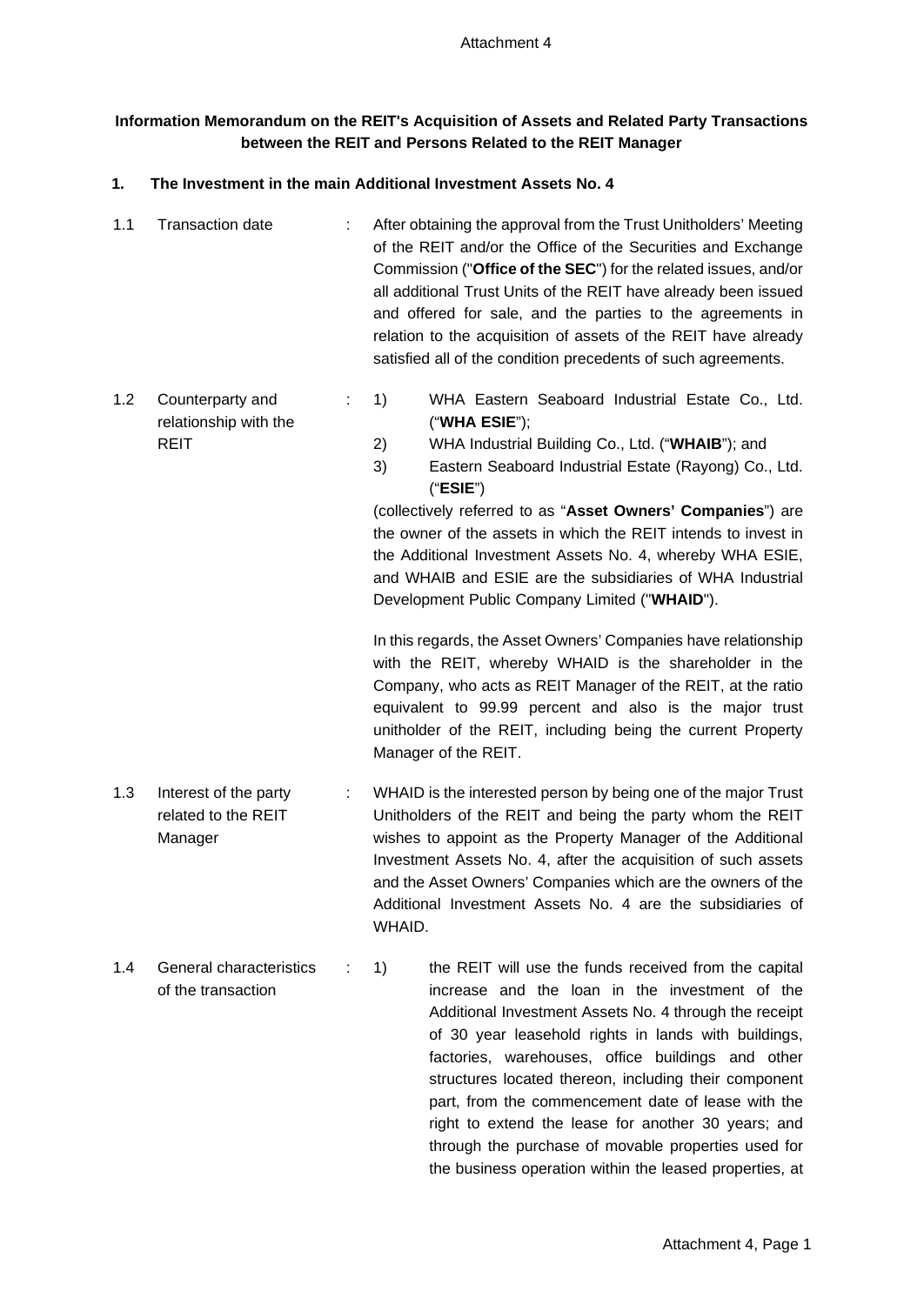the total value of not exceeding Baht 1,345,890,000 (to be paid on the REIT's investment date in the Additional Investment Assets No. 4) (exclusive of value added tax, registration fee and specific business tax and other related fees and expenses which shall be borne by the REIT). the REIT shall have the right to extend the lease for another 30 years. The rental fee for the renewed period will be at the total amount of not exceeding Baht 80,000,000 (which shall be paid when the lease agreement is renewed, exclusive of value added tax, registration fee, specific business tax and other relevant fees and expenses which shall be borne by the REIT) whereby the details of the main Additional Investment Assets No. 4 appeared in Clause 1.5.

- 2) the REIT will request the Asset Owners' Companies to pay rental for the unoccupied leased properties and rental short of the minimum rental rate to the REIT for the period of 3 years from the REIT's investment date or until there is a lessee during such period. The conditions are in accordance with the Undertaking Agreement that the REIT will enter into with the Asset Owner's Companies.
- 3) the REIT will appoint WHAID to be the Property Manager of the Additional Investment Assets No. 4.
- 4) This additional investment in the Additional Investment Assets No. 4, the REIT will make the investment by entering into the following agreements:
	- 4.1 Land and Building Lease Agreement with Asset Owners' Companies (which have ownership over lands and buildings);
	- 4.2 Moveable Properties Sale and Purchase Agreement with the Asset Owners' Companies (which are the owners of other assets in such project);
	- 4.3 Mortgage Agreement (to accept asset mortgage); and
	- 4.4 Any relevant agreements, such as Property Manager Appointment Agreement, Undertaking Agreement etc.
- : The Additional Investment Assets No. 4 consist of:

1.5 Details of the Additional Investment Assets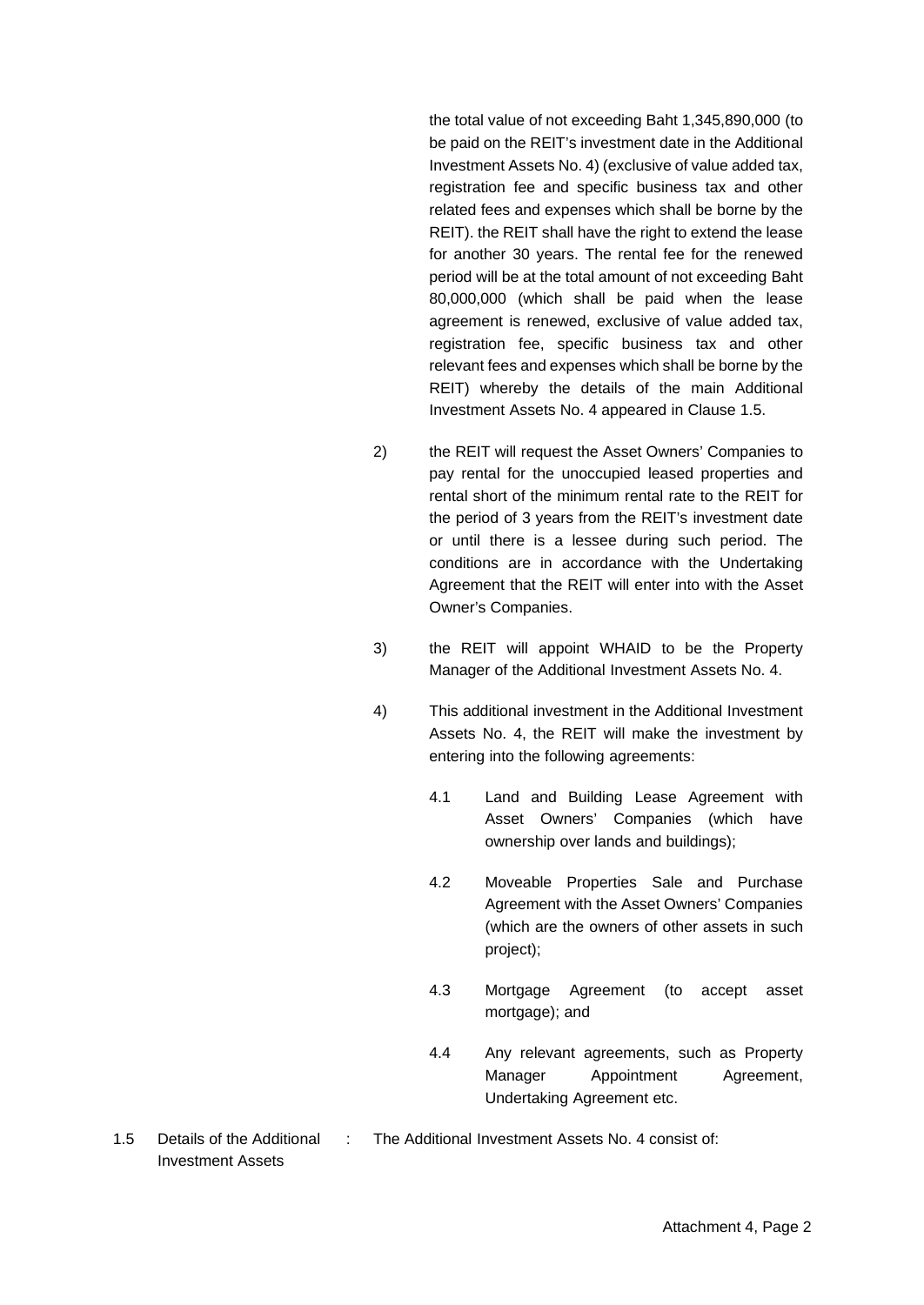- 1. Leasehold rights of factory lands and buildings as follows:
	- (1) Detached building factory with an area of approximately 13 rai, 2 ngan, 81.50 square wah, and a building area of approximately 11,168 square meters;
	- (2) Attached building factory with an area of approximately 2 rai, 3 ngan, 28.75 square wah and a building area of approximately 5,124 square meters.

Leasehold right of lands and factory buildings has the total area of approximately 16 rai, 2 ngan, 10.25 square wah, a factory building area of approximately 16,292 square meters.

- 2. Leasehold right of lands and warehouse buildings with an area of approximately 19 rai, 1 ngan, 59.00 square wah, and a building area of approximately 31,894 square meters.
- 3. Ownership in tools, equipment, and work systems of other buildings and assets relevant there to, in connection with, and necessary for the use of land, factory buildings, and warehouse buildings.

Total area of the main assets of Additional Investment Assets No. 4 in which the REIT will invest comprises the land of approximately 35 rai, 3 ngan, 69.25 square wah, and factory building and warehouse area of approximately 48,186 square meters.

total value of consideration : 1. Investment transaction in the main Additional Investment Assets No. 4 is at the total value of not exceeding Baht 1,345,890,000 or not exceeding 11.43 percent of Total Assets of the REIT, accounting to the reviewed financial statements ended 31 March 2022, (to be paid on the REIT's investment date in the Additional Investment Assets No. 4), which consists of rental fee for lands and buildings and expenses for purchasing the relevant movable properties used for the business operation within the leased properties (exclusive of value added tax, registration fee and specific business tax and other related fees and expenses which shall be borne by the REIT). the REIT shall have the right to extend the lease for another 30 years. The rental fee for the renewed period will be at

1.6 Transaction Value and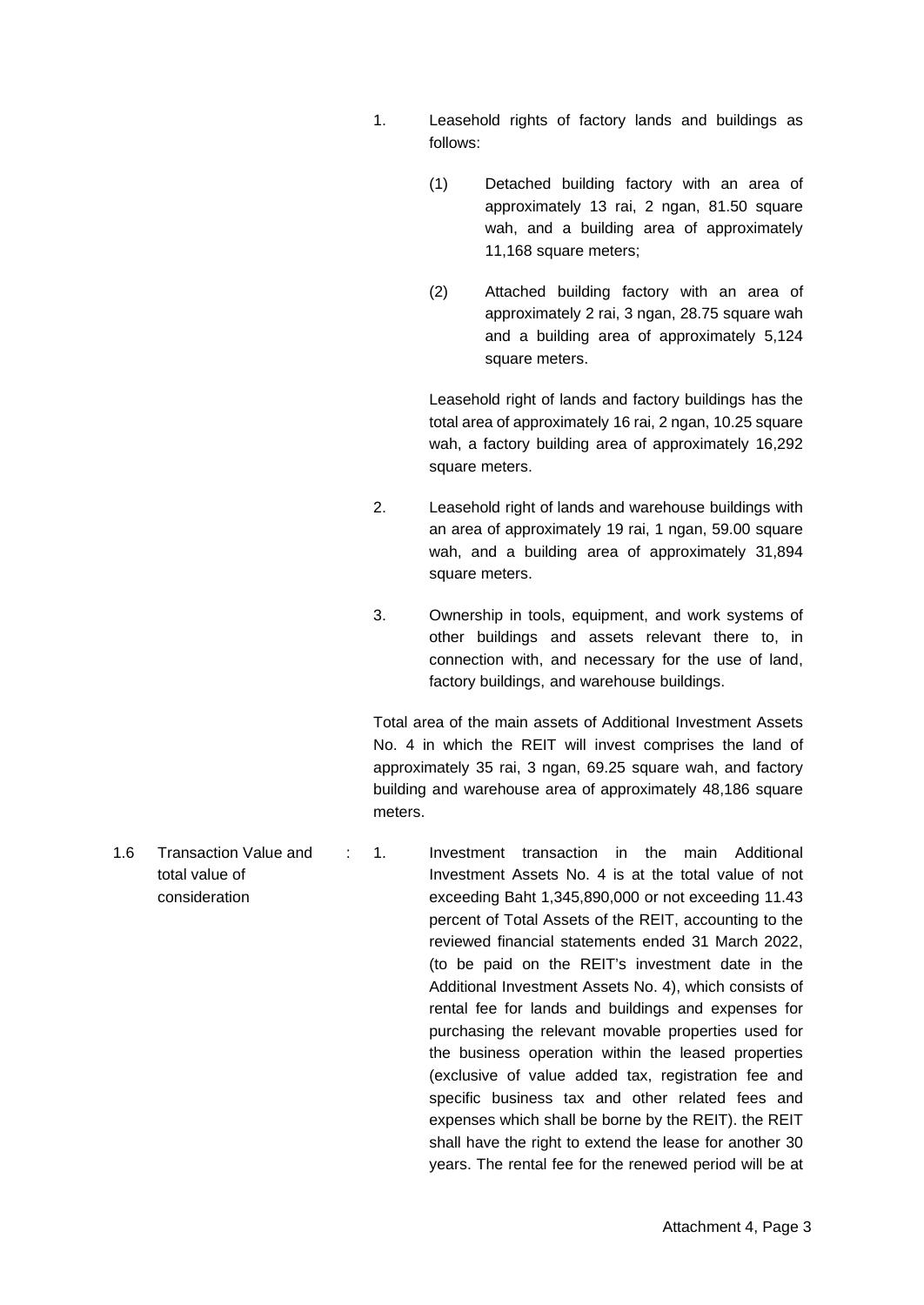the total amount of not exceeding Baht 80,000,000 (which shall be paid when the lease agreement is renewed, exclusive of value added tax, registration fee, specific business tax and other relevant fees and expenses which shall be borne by the REIT). The value of the assets to be invested in is calculated to include other related party transactions as follows:

(1) The Asset Owner's Company will pay rental for the unoccupied leased properties or will pay rental short of the minimum rental rate to the REIT for the period of 3 years from the REIT's investment date or until there is a lessee during such period at the following minimum rental rate:

| <b>Attached</b><br><b>Building</b><br><b>Factory</b> | <b>Detached</b><br><b>Building</b><br><b>Factory</b> | Warehouse<br><b>Buildings</b> |
|------------------------------------------------------|------------------------------------------------------|-------------------------------|
| Baht 168 per                                         | Baht 185 per                                         | Baht 169 per                  |
| square meter                                         | square meter                                         | square meter                  |

The conditions are in accordance with the Undertaking Agreement that the REIT will enter into with the Asset Owner's Companies

- 2. With respect to the consideration payable to the Property Manager, WHAID will charge a Property Management Fee (exclusive of value added tax) from the REIT, which consists of the following:
	- (1) Management Fee

| <b>Period</b>                 | <b>Management Fee</b>                                          |
|-------------------------------|----------------------------------------------------------------|
| $1st$ - $5th$ year            | 1.75 percent of the Gross Property<br><b>Operating Revenue</b> |
| $6th$ - 10 <sup>th</sup> year | 5 percent of the Gross Property<br><b>Operating Revenue</b>    |

- (2) Lessee procurement fee (in case the Property Manager recommends or procures a lessee)
	- a) New lessees with the lease period equals to or more than 3 years, the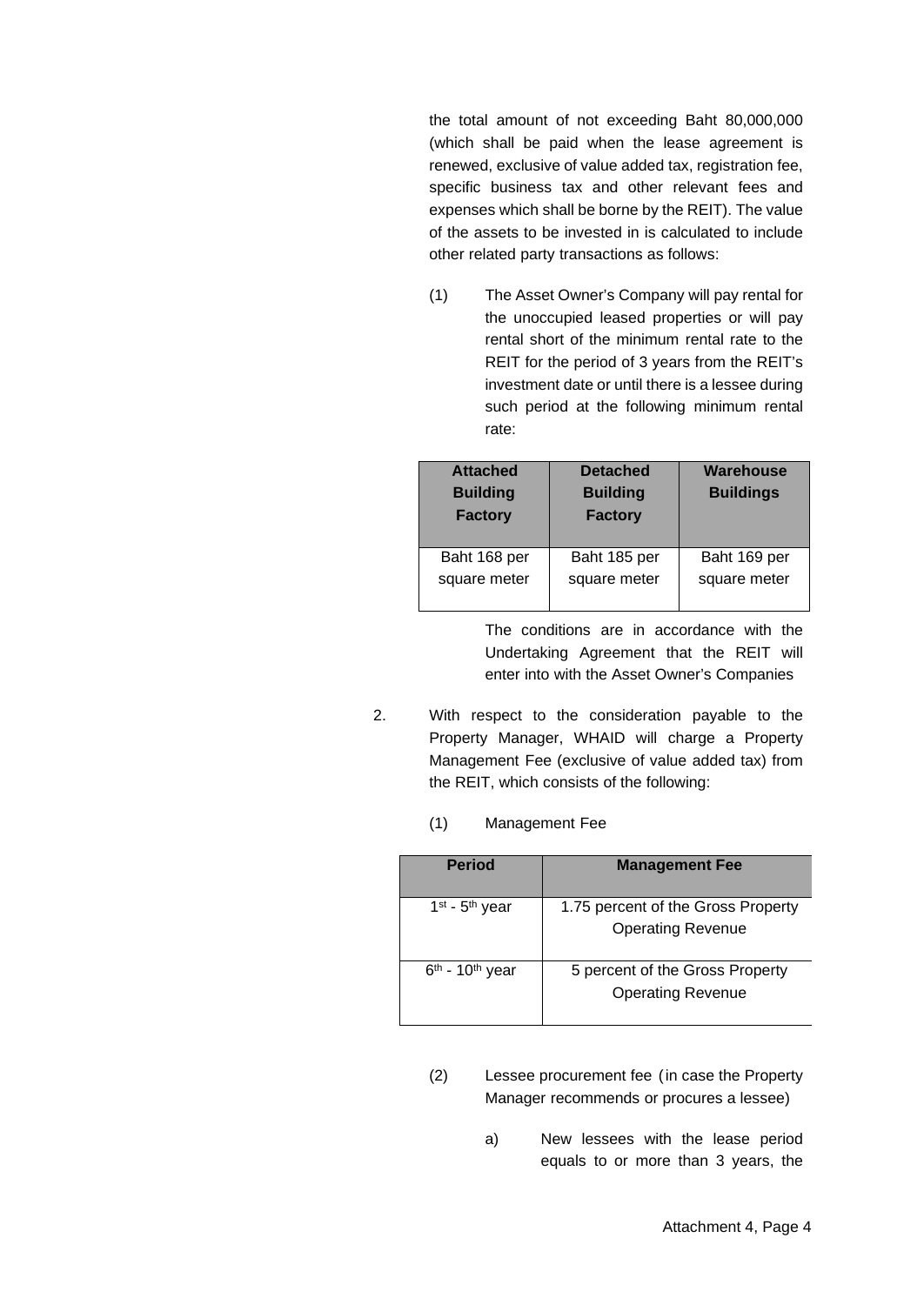Property Manager is entitled to a fee which equals to the amount of 1 month rental that the REIT will receive. In the case of a lease less than 3 years, the Property Manager is entitled to a fee calculated on a pro rata basis by comparing the actual rental period to the standard lease period of 3 years. In the case where the period is less than 1 year and the Property Manager procures the lessee by itself, not engaging or assigning any agent or others to procure the lessee, the Property Manager shall not be entitled to the fee.

b) Current lessees who will renew the lease agreement and the service agreement with the REIT with the lease period equals to or more than 3 years, the Property Manager is entitled to a fee which equals to the amount of 0.5 month rental that the REIT will receive. In the case of a lease more than 1 year but less than 3 years, the Property Manager is entitled to a fee calculated on a pro rata basis by comparing the actual rental period to the standard lease period of 3 years. In the case where the period is less than or equals to 1 year, and the Property Manager procures the existing lessee to renew the agreements by itself, not engaging or assigning any agent or others to proceed as such, the Property Manager shall not be entitled to any fee.

The conditions are in accordance with the Property Manager Appointment Agreement that the REIT will enter into with WHAID.

1.7 Value of assets to be invested : The value of the main Additional Investment Assets No. 4 shall be at the total value of not exceeding Baht 1,345,890,000 (to be paid on the REIT's investment date in the Additional Investment Asset No. 4), which consists of rental fee for lands and buildings and expenses for purchasing the relevant movable properties used for the business operation within the leased properties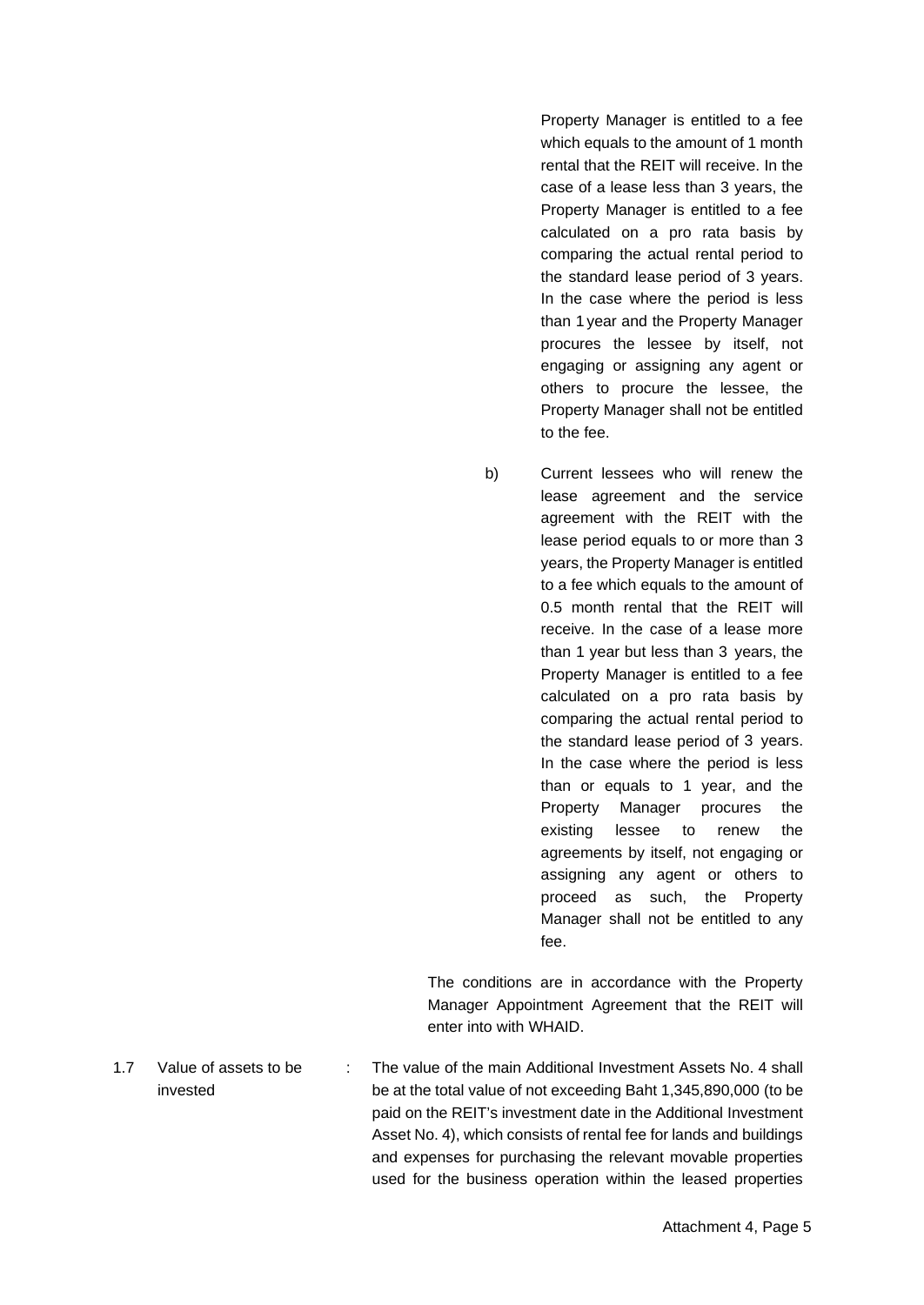(exclusive of value added tax, registration fee and specific business tax and other related fees and expenses which shall be borne by the REIT), and the REIT shall have the right to extend the lease for another 30 years. The rental fee for the renewed period will be at the total amount of not exceeding Baht 80,000,000 (which shall be paid when the lease agreement is renewed, exclusive of value added tax, registration fee, specific business tax and other relevant fees and expenses which shall be borne by the REIT).

The two independent appraisers, which are Asian Engineering Valuation Co., Ltd. and Graphic A Appraisal Co., Ltd., have appraised the main Additional Investment Assets No. 4 by using Income Approach. In this regard, the price to invest is approximately 5.00 percent higher than the price obtained from the lowest property appraisal report received by the appraisal firms.

- the value of the consideration : 1. The value of the main Additional Investment Assets No. 4 will be determined by the return rate from the rent and the appraised values obtained by from the appraisal report of the two independent appraisers.
	- 2. As for the Property Management Fee rate, which shall be specified in the Property Manager Appointment Agreement, shall be in accordance with the agreed rates between the REIT and WHAID, and based on the financial projections of the REIT prepared by using the Property Management Fee rate as specified in the Property Manager Appointment Agreement, such Property Management Fee calculation shall not diminish the benefit of the REIT while the REIT shall have a reasonable operating margin. The said rate of consideration payable to the Property Manager shall be comparable to the Property Management Fee rate of the other property funds and real estate investment trusts that have similar property management scope of service as the REIT's and the current consideration payable to the Property Manager for Property Management of the REIT.
- 1.9 Benefits from the lease of the main Additional Investment Assets No. 4 The investment will increase the income from rental fee and service fee including turnover of the REIT, and will also increase the stability and the diversification of risk in the procurement of benefits from immovable properties, as well as the diversification of the sources of income for the REIT.
- 1.10 Source of fund for the investment in the : Either from the issuance and offering for sale of additional Trust Units at the amount not exceeding 119,500,000 Trust Units or

1.8 Criteria for determining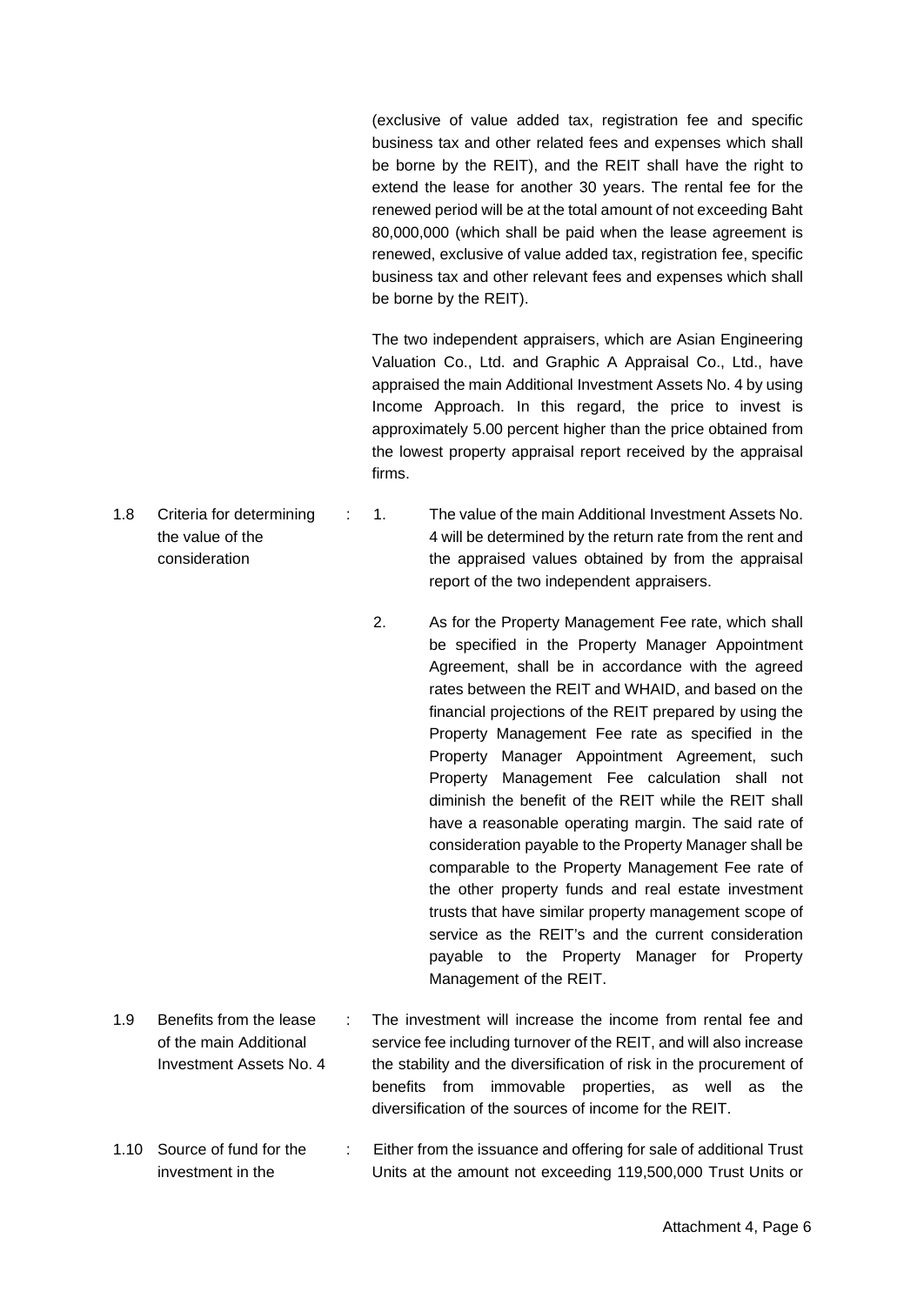| Additional Investment | the additional loan at the amount not exceeding 850,000,000       |
|-----------------------|-------------------------------------------------------------------|
| Assets                | Baht, whereby the details of the issuance and offering for sale   |
|                       | of additional Trust Units and the loan shall be in accordance     |
|                       | with the Invitation to the Trust Unitholders' Meeting in order to |
|                       | approve the transaction.                                          |

1.11 Approval of transaction : The aforementioned transaction will be considered as a related party transaction between the REIT and the party related to the Company in its capacity of the REIT Manager of a value equivalent to or greater than Baht 20,000,000 or exceeding 3 percent of the Net Asset Value of the REIT, whichever is higher. Under the Trust Deed of the REIT, such transaction must be approved in the Trust Unitholders' Meeting by affirmative votes of not less than three-fourths of all Trust Units of the Trust Unitholders attending the meeting and having the right to vote.

> The Trust Unitholders' Meeting for such resolutions must be attended by at least 25 Trust Unitholders, or not less than half of all Trust Unitholders, and the Trust Unitholders present must collectively hold at least one third of all Trust Units sold by the REIT to constitute a quorum.

> As for vote counting of Trust Unitholders who are entitled to vote, the Company will not include the vote of the Trust Unitholders with a special interest in the transaction under consideration. The details of Trust Unitholders with a special interest in the transaction under consideration appears in the Invitation to the Trust Unitholders' Meeting.

1.12 Opinion of the Board of Directors regarding the entering into transaction and the comparison of reasonability between entering into the transaction with the related persons and the third party : 1. the REIT will use the funds received from the capital increase and loan in the investment of the Additional Investment Assets No. 4 in order to create an opportunity to generate long-term additional return on investment at a reasonable rate to the Trust Unitholders of the REIT. The Company, therefore, considers the investment in the Additional Investment Assets No. 4 to be in the best interest of the REIT, as it is the investment in properties with potential of generating income, which will increase the benefits for the REIT. The investment has potential to increase the income from rental fee and service fee including turnover of the REIT and will also increase the stability and the diversification of risk in the procurement of benefits from immovable properties, as well as the diversification of the sources of income. This will bring benefits to the REIT and the Trust Unitholders of the REIT. The Company is of its opinion that the value of the Additional Investment Assets No. 4, specified at the

total amount of not exceeding Baht 1,345,890,000 (to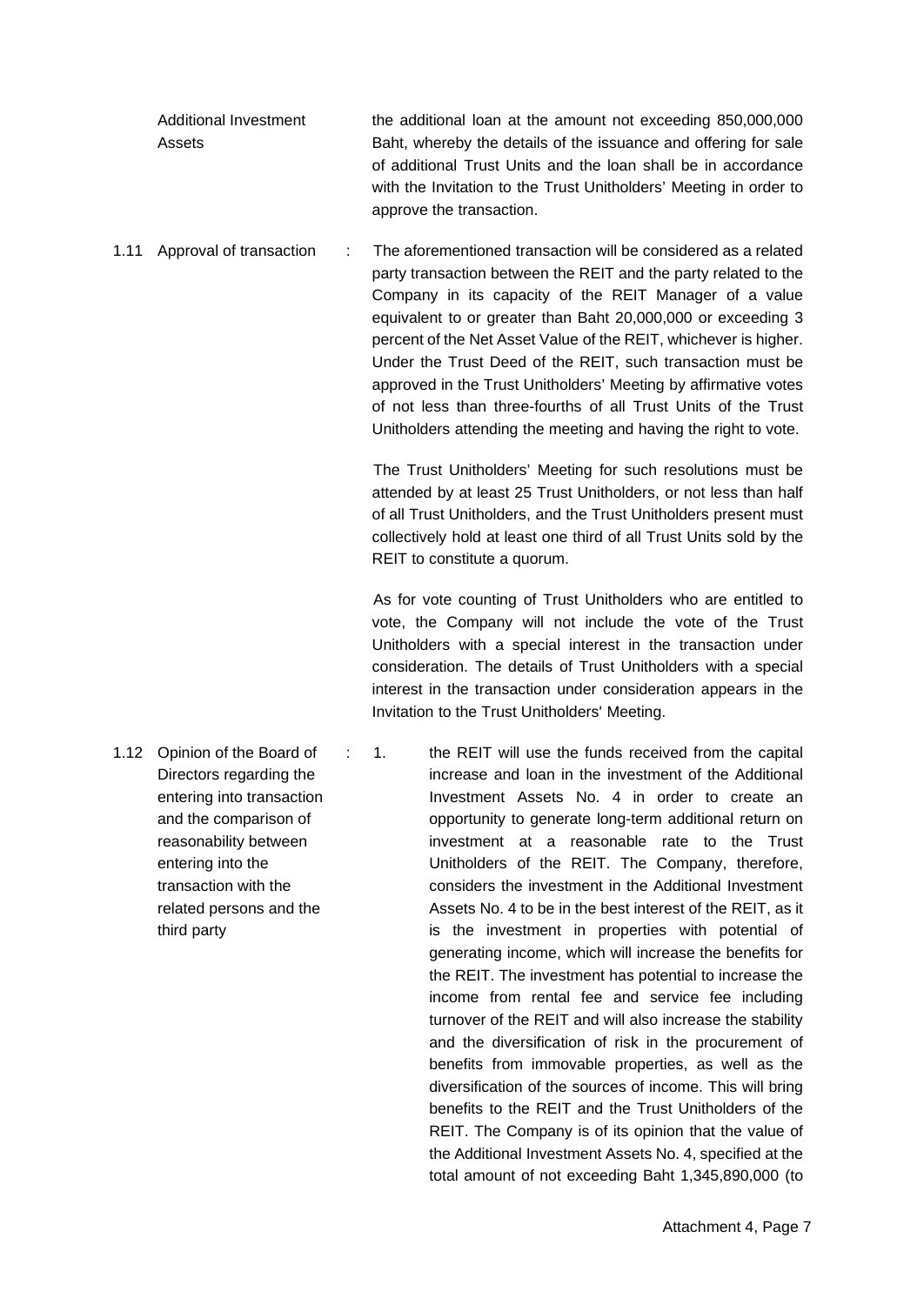be paid on the REIT's investment date in the Additional Investment Assets No. 4) which consists of rental fee for lands and buildings and expenses for purchasing the relevant movable properties used for the business operation within the leased properties (exclusive of value added tax, registration fee and specific business tax and other related fees and expenses which shall be borne by the REIT) whereby the REIT shall have the right to extend the lease for another 30 years with the rental fee for the renewed period will be at the total amount of not exceeding Baht 80,000,000 (which shall be paid when the lease agreement is renewed, exclusive of value added tax, registration fee, specific business tax and other relevant fees and expenses which shall be borne by the REIT), is a reasonable price.

- 2. In addition, the transaction that the REIT will request the Asset Owner's Companies to pay the rental for the unoccupied leased properties and the rental short of the minimum rental rate to the REIT for the period of 3 years from the REIT's investment date or until there is a lessee during such period, which the conditions are in accordance with the Undertaking Agreement that the REIT will enter into with WHAID, are the reasonable price and beneficial to the Trust Unitholders.
- 3. As for the consideration payable to the Property Manager, in determining the reasonableness of Property Management Fee rate which WHAID will collect from the REIT, the Company has compared the rate of consideration payable to Property Manager which WHAID will collect from the REIT to the property management fee rate of other property funds and real estate investment trusts that have similar property management scope of service as the REIT's with the current consideration payable to the Property Manager Fee for the Property Management of the REIT.

The Company considers that the said fee rate is fair and reasonable and since WHAID is the owner and the manager in the assets which the REIT will additionally invested in as from the beginning, and also is one of the entrepreneurs in Thailand who has experience and expertise in the management of factory buildings and warehouse buildings, and also has expertise in management and is equipped with various teams with experience and efficiency, WHAID can be considered as a professional and experienced property manager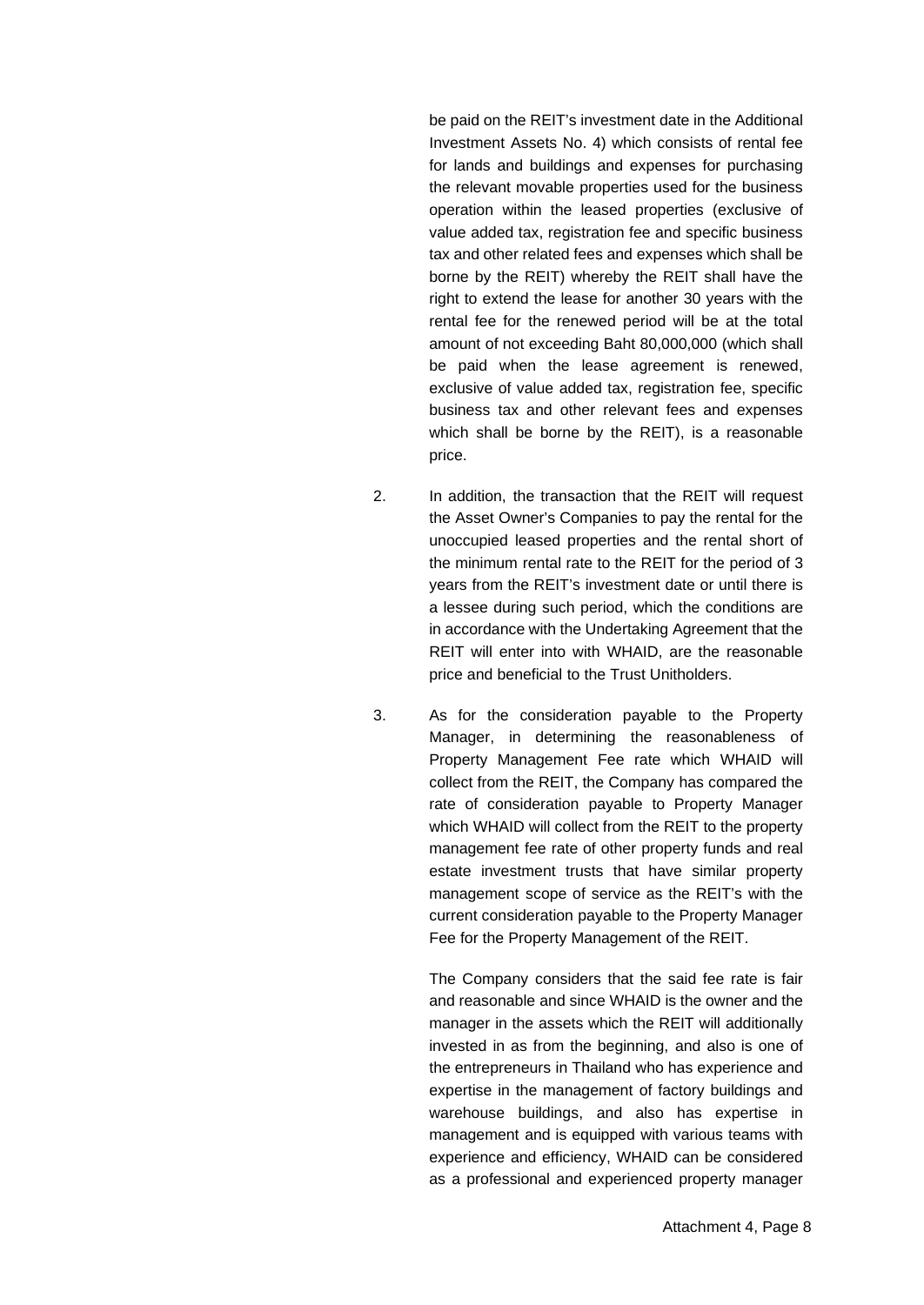being well familiar with the properties to be invested in, which will enable WHAID to manage the main properties for the benefit of the REIT and its Trust Unitholders.

1.13 Dissenting opinion director of the Company which is different from the opinion of the Board of Directors of the Company : None

## **2. The Allocation of Trust Units to WHAID and/or associated person of WHAID**

| 2.1 | <b>Transaction date</b>                                  |    | After obtaining the approval from the Trust Unitholders'<br>Meeting of the REIT and the Office of the SEC for the related<br>issues, and all the additional Trust Units of the REIT have been<br>issued and offered for sale.                                                                                                                                                                                                                                                            |
|-----|----------------------------------------------------------|----|------------------------------------------------------------------------------------------------------------------------------------------------------------------------------------------------------------------------------------------------------------------------------------------------------------------------------------------------------------------------------------------------------------------------------------------------------------------------------------------|
| 2.2 | Counterparty and<br>relationship with the<br><b>REIT</b> | ÷. | WHAID, who is the shareholder in the Company, who acts as<br>the REIT Manager of the REIT, at the ratio equivalent to 99.99<br>percent and also is one of the major Trust Unitholders of the<br>REIT, including being the current Property Manager of the<br>REIT.                                                                                                                                                                                                                       |
| 2.3 | Interest of the party<br>related to the REIT<br>Manager  | ÷. | WHAID is the interested person by being the shareholder in the<br>Company, who acts as the REIT Manager of the REIT, at the<br>ratio equivalent to 99.99 percent and being one of the major<br>Trust Unitholders of the REIT.                                                                                                                                                                                                                                                            |
| 2.4 | General<br>characteristics of the<br>transaction         |    | The Trust Units will be specifically allocated to WHAID and/or<br>associated person of WHAID. For the number of Trust Units to<br>be allocated to WHAID and/or associated person of WHAID,<br>when combined such number with the portion offered to<br>WHAID and/or associated person of WHAID, the portion<br>offered for sale to the existing Trust Unitholders shall not<br>exceed 20 percent of all Trust Units to be issued and offered<br>for sale at this third capital increase. |
| 2.5 | Size of the transaction                                  | ÷  | Not exceeding Baht 215,000,000 which is calculated at the rate<br>of 20.00 percent of the highest funds raised from Trust<br>Unitholders in this capital increase in the investment in<br>Additional Investment Assets by the REIT at the total value of<br>not exceeding Baht 1,345,890,000, exclusive of value added<br>tax, registration fee, and special business tax, as well as other<br>relevant fees and expenses.                                                               |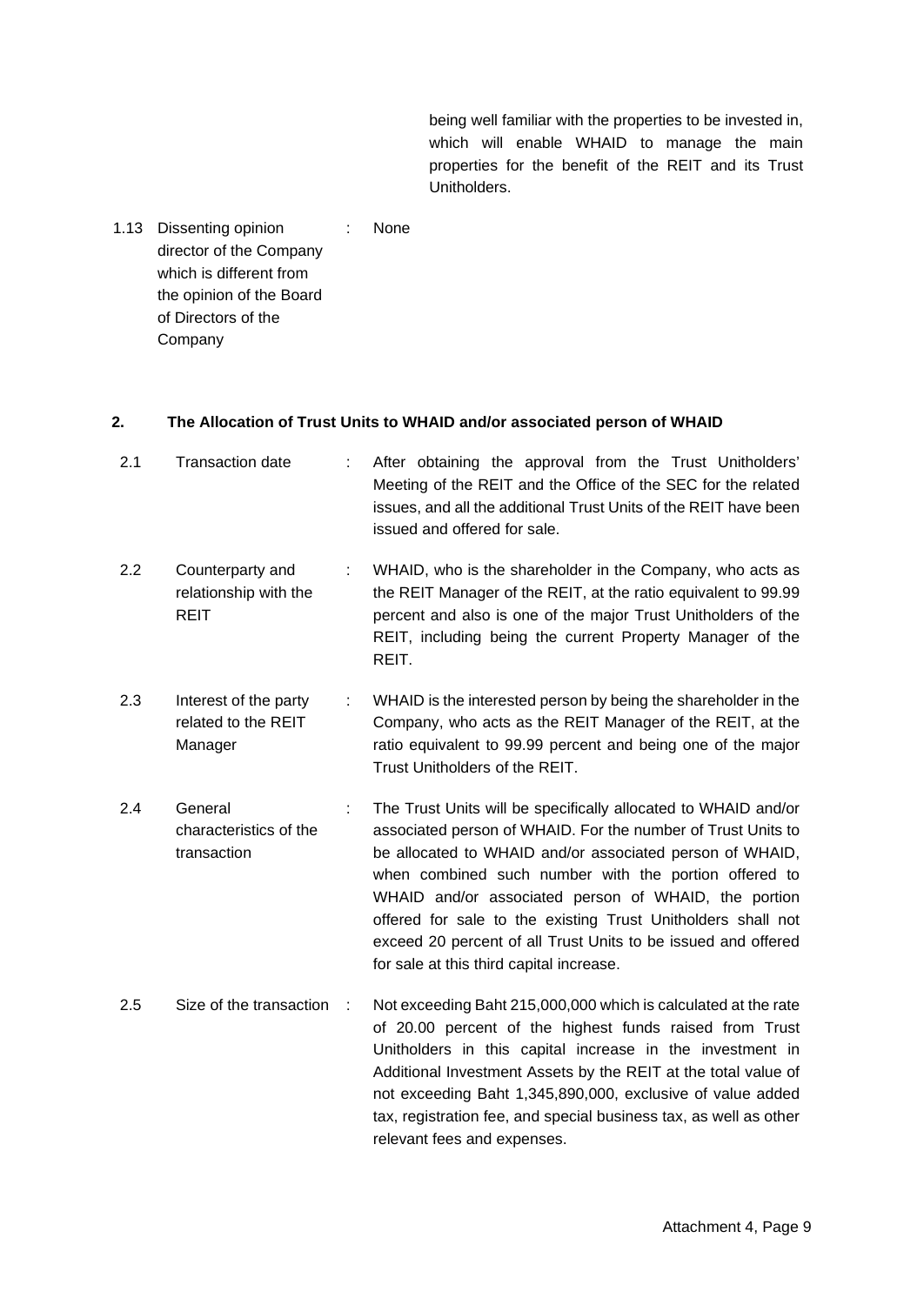- 2.6 Criteria for determining the subscription price of the trust unit to be paid by WHAID The price of the Trust Units to be offered for sale in this time will be determined with reference to the appraised value of the Additional Investment Assets No. 4, as assessed by an independent appraiser approved by the Office of the SEC, and taking into account other relevant factors, including: (1) conditions of the capital and financial markets during the offer for sale of the Trust Units, (2) the appropriate rate of return for investors, (3) the commerciality of the assets, (4) interest rates, both domestically and on the global market, (5) the rate of return on investments in equity instruments, debt instruments and other investment options, and (6) results from the survey of institutional investors (Bookbuilding).
- 2.7 Benefits from the allocation of Trust Units to WHAID and/or associated : the REIT is able to precisely determine specific subscribers of Trust Units to comply with the WHAID's covenant of the Trust Unitholding provided to the REIT.

person of WHAID

2.8 Approval of transaction : The aforementioned transaction will be considered as a related party transaction between the REIT and the party related to the Company in its capacity of the REIT Manager of a value equivalent to or greater than Baht 20,000,000 and/or exceeding 3 percent of the Net Asset Value of the REIT, whichever is higher. Under the Trust Deed of the REIT, such transaction must be approved in the Trust Unitholders' Meeting by affirmative votes of not less than three-fourths of all Trust Units of the Trust Unitholders attending the meeting and having the right to vote.

> In addition, the private placement of Trust Units to specific Trust Unitholders shall not be objected by the Trust Unitholders for more than 10% of all Trust Units of the Trust Unitholders attending the meeting and having the right to vote under the Undertaking Agreement and Clause 6 of the Notification of the Office of the Securities and Exchange Commission No. SorRor. 26/2555 Re: Provisions relating to Particulars, Terms and Conditions in a Trust Instrument of Real Estate Investment Trust.

> The Trust Unitholders' Meeting for such resolutions must be attended by at least 25 Trust Unitholders, or not less than half of all Trust Unitholders, and the Trust Unitholders present must collectively hold at least one third of all Trust Units sold by the REIT to constitute a quorum.

> As for vote counting of Trust Unitholders who are entitled to vote, the Company will not include the vote of the Trust Unitholders with a special interest in the transaction under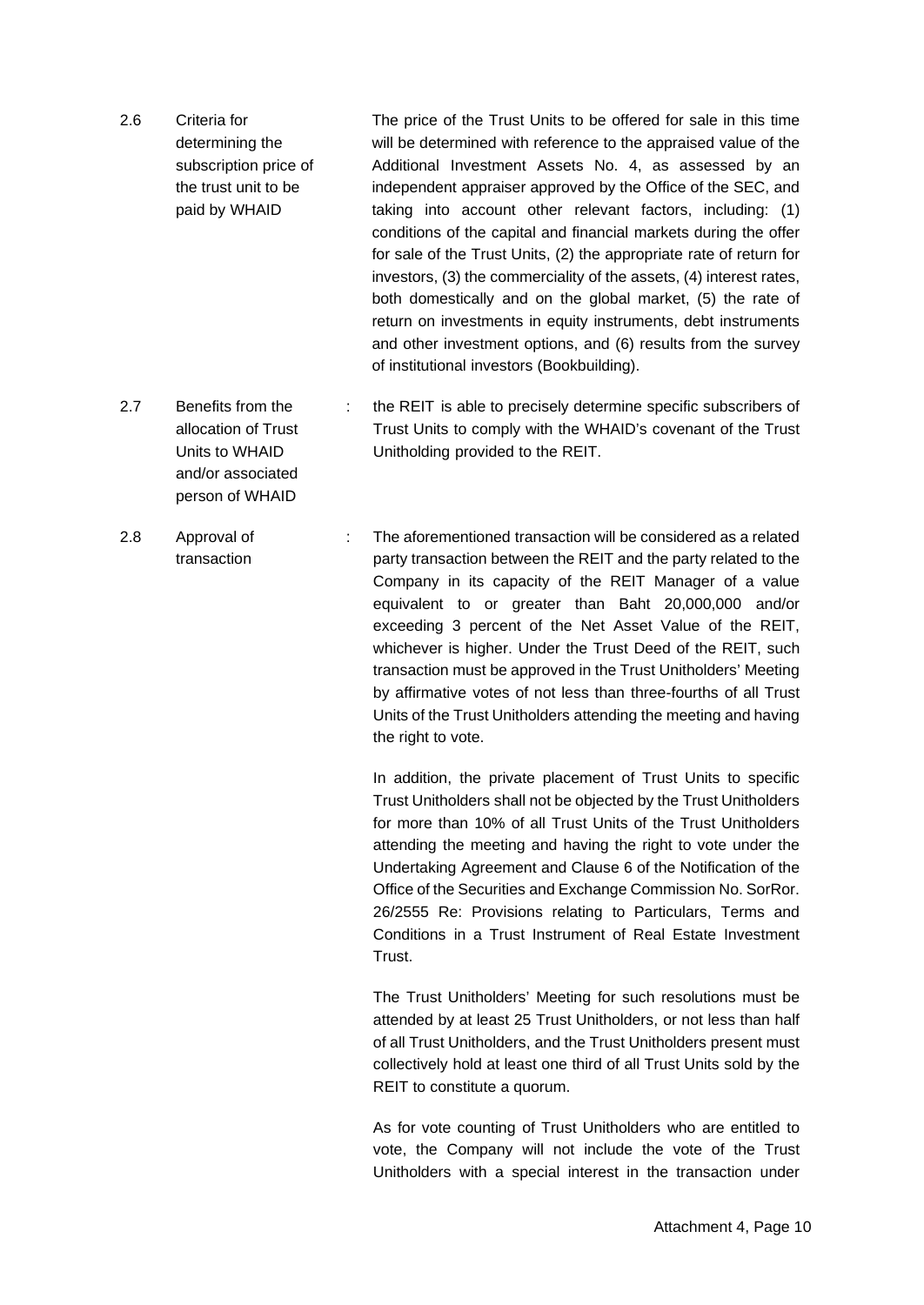consideration. The details of Trust Unitholders with a special interest in the transaction under consideration appears in the Invitation to the Trust Unitholders' Meeting.

- 2.9 Opinion of the Board of Directors regarding the entering into transaction and the comparison of reasonability between entering into the transaction with the : Ratio of the allocation of Trust Units to WHAID is reasonable, due to the fact that the ratio of the allocation will not result in WHAID holding the Trust Units in a way that it has voting right to control votes in the Trust Unitholders' Meeting. The criteria of determination of offering price of Trust Units is the same as the criteria of determination of offering price to the existing Trust Unitholders and to the general public.
- 2.10 Dissenting opinion of the director of the Company which is different from the opinion of the Board of Directors of the Company : None

connected persons and the third party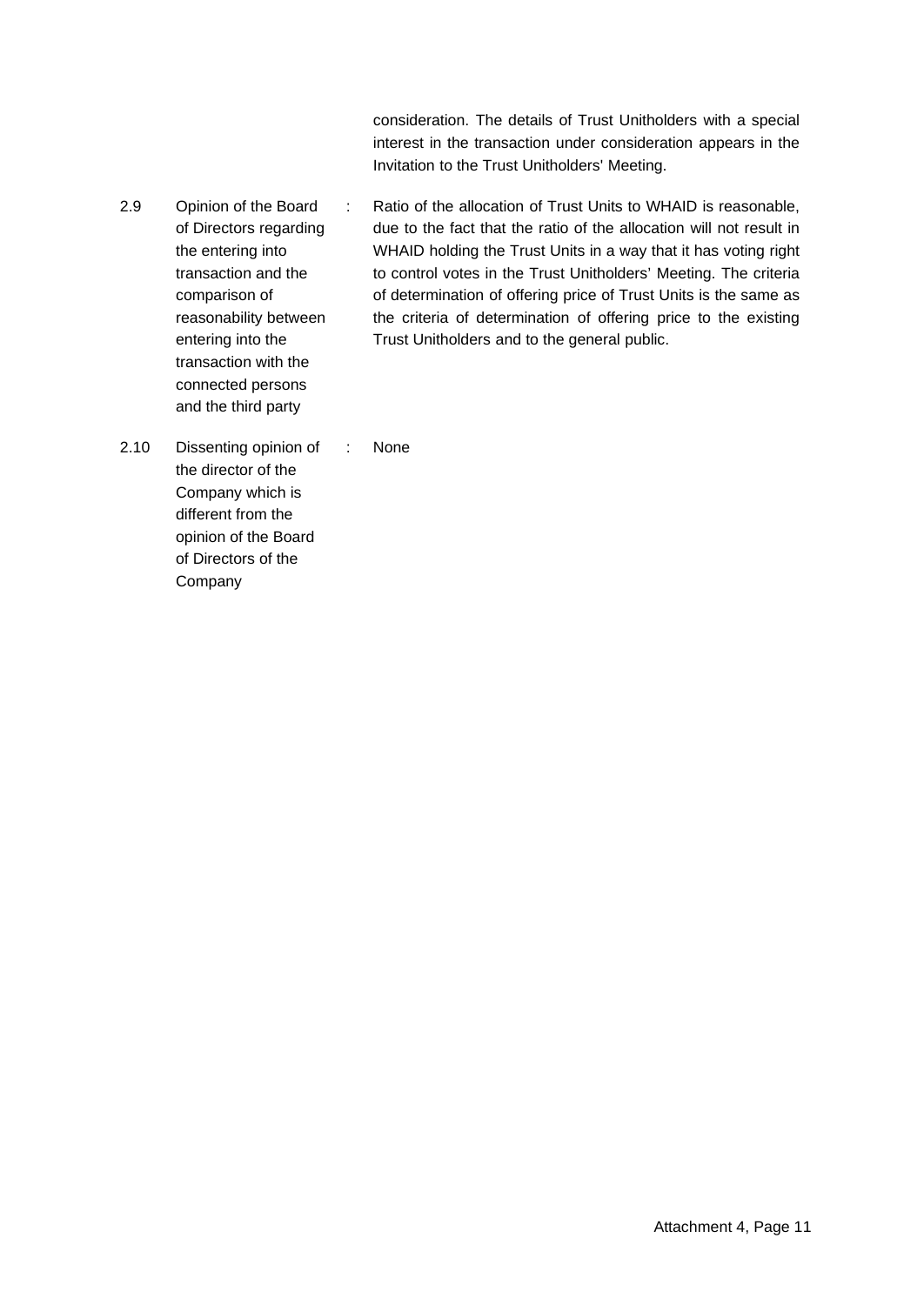## **3. Relevant Information**

- 3.1 Related Transactions (In the previous year and in this year up until the latest quarter)
- : 1. WHAID and the Asset Owner's Company are the owner of the REIT current investment asset as follows:
	- (1) WHA Eastern Seaboard Industrial Estate 1 project;
	- (2) Eastern Seaboard Industrial Estate (Rayong) project;
	- (3) WHA Chonburi Industrial Estate 1 project;
	- (4) WHA Saraburi Industrial Land project;
	- (5) WHA Logistics Park 1 project;
	- (6) WHA Logistics Park 2 project; and
	- (7) WHA Logistics Park 4 project.
	- 2. The REIT has appointed WHAID to be the Property Manager of HREIT for the Additional Investment Assets to be invested in this time, whereby the Property Management Fee consists of Management Fee and Lessee Procurement Fee, which shall not exceed 3 percent per annum of the REIT's Net Asset Value (NAV).
	- 3. The REIT allows WHA Utilities and Power Public Company Limited ("WHAUP") and/or its subsidiaries and/or any other person specified by WHAUP to sub-lease the partial rooftop area of the Additional Investment Assets to be invested in this time to be used in the operation of the Solar Rooftop Project by renting the rooftop area, with reference to the actual usage of the lessee, at least 85 percent of the usable leased rooftop area with the rental fee equivalent to Baht 3 per square meter per month with 6 percent rental increase every 3 years.
- 3.2 Executive and Top 10 Trust Unitholders as of the latest book closing date

Executives of the Company consist of:

| 1. Miss Jarucha Satimanont   | Managing<br>Director      |
|------------------------------|---------------------------|
|                              | Manager<br>and<br>οf      |
|                              | <b>Business</b>           |
|                              | Development<br>and        |
|                              | <b>Investor Relations</b> |
| 2. Miss Bussarin             | Risk<br>Manager<br>. of   |
| Wattanasuntornsakul          | Management<br>and         |
|                              | Compliance                |
| 3. Mr. Nuttawat Piankijsakul | Manager<br>Ωf             |
|                              | Accounting<br>and         |
|                              | <b>Operation Support</b>  |

 Top 10 Trust Unitholders as of the book closing date on 6 June 2022 are listed under List of Trust Unitholders appears in Attachment 14.

- 3.3 Summary of financial Information Please consider details per annex below.
- 3.4 Summary of Appraisal Report Please consider details per annex below.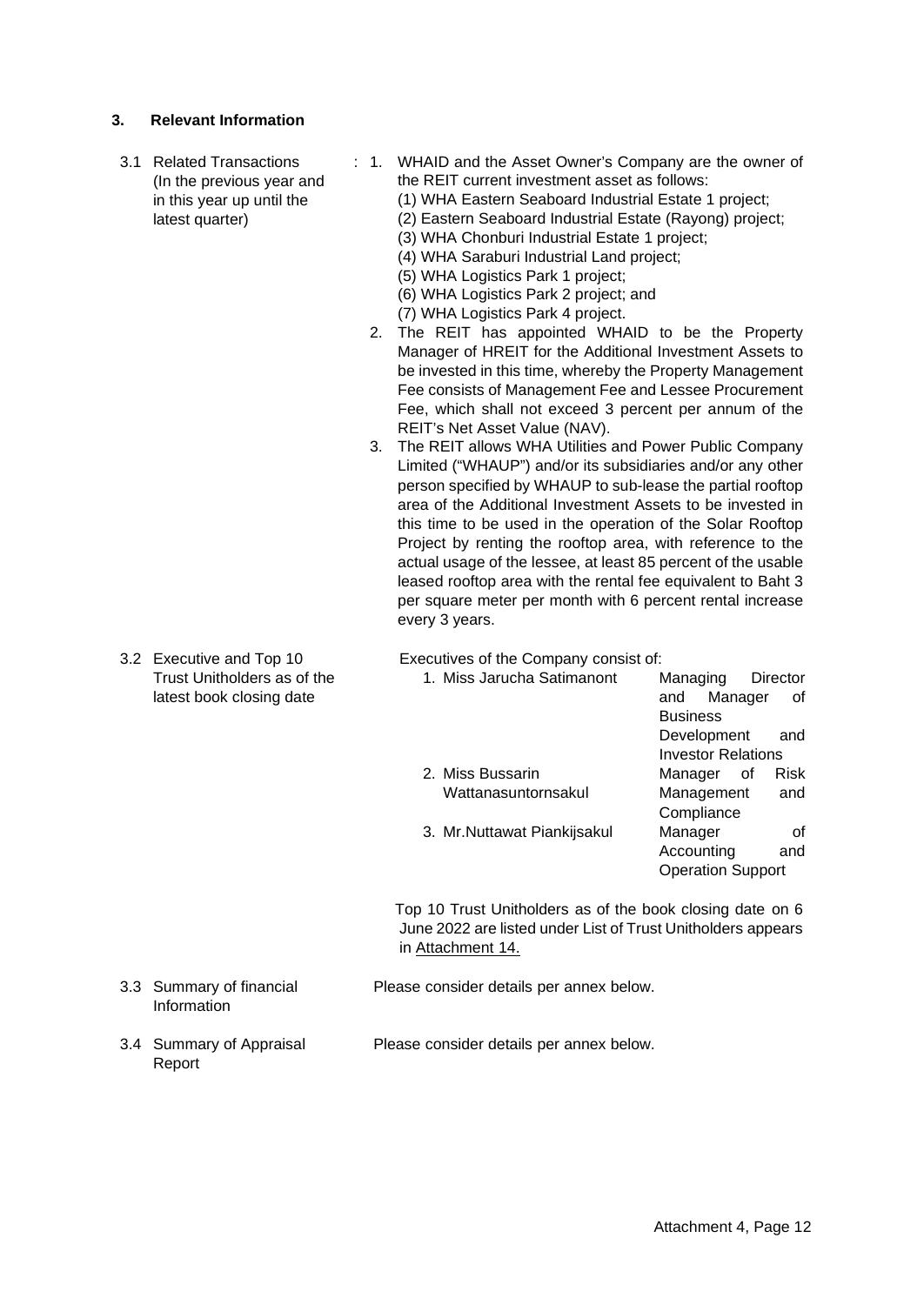|                                       | As at               | As at               | As at               | As at          |
|---------------------------------------|---------------------|---------------------|---------------------|----------------|
| <b>Balance Sheet</b><br>Unit: Baht    | 31 December<br>2019 | 31 December<br>2020 | 31 December<br>2021 | 31 March 2022  |
| <b>Assets</b>                         |                     |                     |                     |                |
| Investments at fair value             | 9,642,374,761       | 11,053,496,726      | 11,378,886,050      | 11,379,779,297 |
| Cash and cash equivalents             | 162,812,614         | 360,336,096         | 339,645,047         | 331,780,627    |
| Account receivable and other          | 20,729,188          | 12,939,100          | 11,327,387          | 17,911,791     |
| receivables                           |                     |                     |                     |                |
| Prepaid expenses                      | 14,492,732          | 13,692,112          | 16,762,199          | 17,748,109     |
| Deferred expenses                     | 37,537,311          | 25,384,344          | 13,348,737          | 10,545,036     |
| Accrued income from operating         | 33,339,245          | 20,282,561          | 9,756,740           | 11,992,794     |
| lease agreement                       |                     |                     |                     |                |
| Refundable VAT                        | 284,811             | 1,680,607           | 485,397             | 453,784        |
| Other assets                          | 2,374,669           | 782,294             | 1,211,390           | 1,497,463      |
| <b>Total assets</b>                   | 9,913,945,331       | 11,488,593,840      | 11,771,422,947      | 11,771,708,901 |
| <b>Liabilities</b>                    |                     |                     |                     |                |
| Unearned rental and service income    | 12,019,659          | 9,994,545           | 9,029,530           | 10,799,504     |
| Deposits received from customers      | 191,754,504         | 197,637,244         | 197,363,593         | 192, 153, 204  |
| Borrowing from financial institution- | 3,293,206,577       | 3,720,610,047       | 3,730,215,440       | 3,732,629,840  |
| net                                   |                     |                     |                     |                |
| Accrued expenses                      | 19,736,657          | 70,055,955          | 28,964,607          | 40,358,849     |
| Other liabilities                     | 13,088,906          | 80,488,265          | 13,758,306          | 13,666,593     |
| <b>Total liabilities</b>              | 3,529,806,303       | 4,078,786,056       | 3,979,331,476       | 3,989,607,990  |
| Net assets value                      | 6,384,139,028       | 7,409,807,784       | 7,792,091,471       | 7,782,100,911  |
| Net assets represented by             |                     |                     |                     |                |
| Capital received from trust           | 6,046,556,123       | 7,024,554,629       | 7,024,554,629       | 7,024,554,629  |
| unitholders                           |                     |                     |                     |                |
| Retained earnings (deficits)          | 337,582,905         | 385,253,155         | 767,536,842         | 757,546,282    |
| <b>Net assets value</b>               | 6,384,139,028       | 7,409,807,784       | 7,792,091,471       | 7,782,100,911  |
| Net assets value per unit (Baht)      | 9.086               | 8.8197              | 9.2748              | 9.2629         |
| Total Trust Units sold as at the end  | 702,634,116         | 840,134,116         | 840,134,116         | 840,134,116    |
| of period/year (Units)                |                     |                     |                     |                |

**(Annex) Summary on Financial Information of the REIT**

| <b>Income Statement</b>                             | <b>Fiscal Year</b> | <b>Fiscal Year</b> | <b>Fiscal Year</b> | Q <sub>1</sub> |
|-----------------------------------------------------|--------------------|--------------------|--------------------|----------------|
| (Unit: Baht)                                        | 2019               | 2020               | 2021               | 2022           |
| <b>Investment income</b>                            |                    |                    |                    |                |
| Rental and service income                           | 640,833,222        | 673,655,208        | 741,787,635        | 186,796,616    |
| Rooftop rental income                               | 5,901,632          | 5,901,632          | 5,901,636          | 1,475,409      |
| Undertaking income                                  | 120,281,495        | 6,411,415          | 16,211,017         | 334,932        |
| Interest income                                     | 925,337            | 526,226            | 401,613            | 97,614         |
| Total Income                                        | 767,941,686        | 686,494,481        | 764,301,901        | 188,704,571    |
| <b>Expenses</b>                                     |                    |                    |                    |                |
| Management fee                                      | 15,455,358         | 15,749,091         | 18,125,677         | 4,554,582      |
| Trustee fee                                         | 15,455,358         | 15,749,091         | 18,125,677         | 4,554,582      |
| Registrar fee                                       | 2,081,933          | 1,679,613          | 1,994,966          | 346,572        |
| Property management fee                             | 13,792,448         | 19,011,256         | 21,778,742         | 10,239,827     |
| Other expenses                                      | 40,065,174         | 49,273,403         | 34,149,328         | 7,985,670      |
| <b>Total Expenses</b>                               | 86,850,271         | 101,462,454        | 94,174,390         | 27,681,233     |
| before<br><b>Net</b><br><b>Investment</b><br>income | 681,091,415        | 585,032,027        | 670,127,511        | 161,023,338    |
| financial costs                                     |                    |                    |                    |                |
| <b>Financial costs</b>                              |                    |                    |                    |                |
| Interest expenses                                   | 137,088,734        | 117,707,176        | 104,705,488        | 25,891,836     |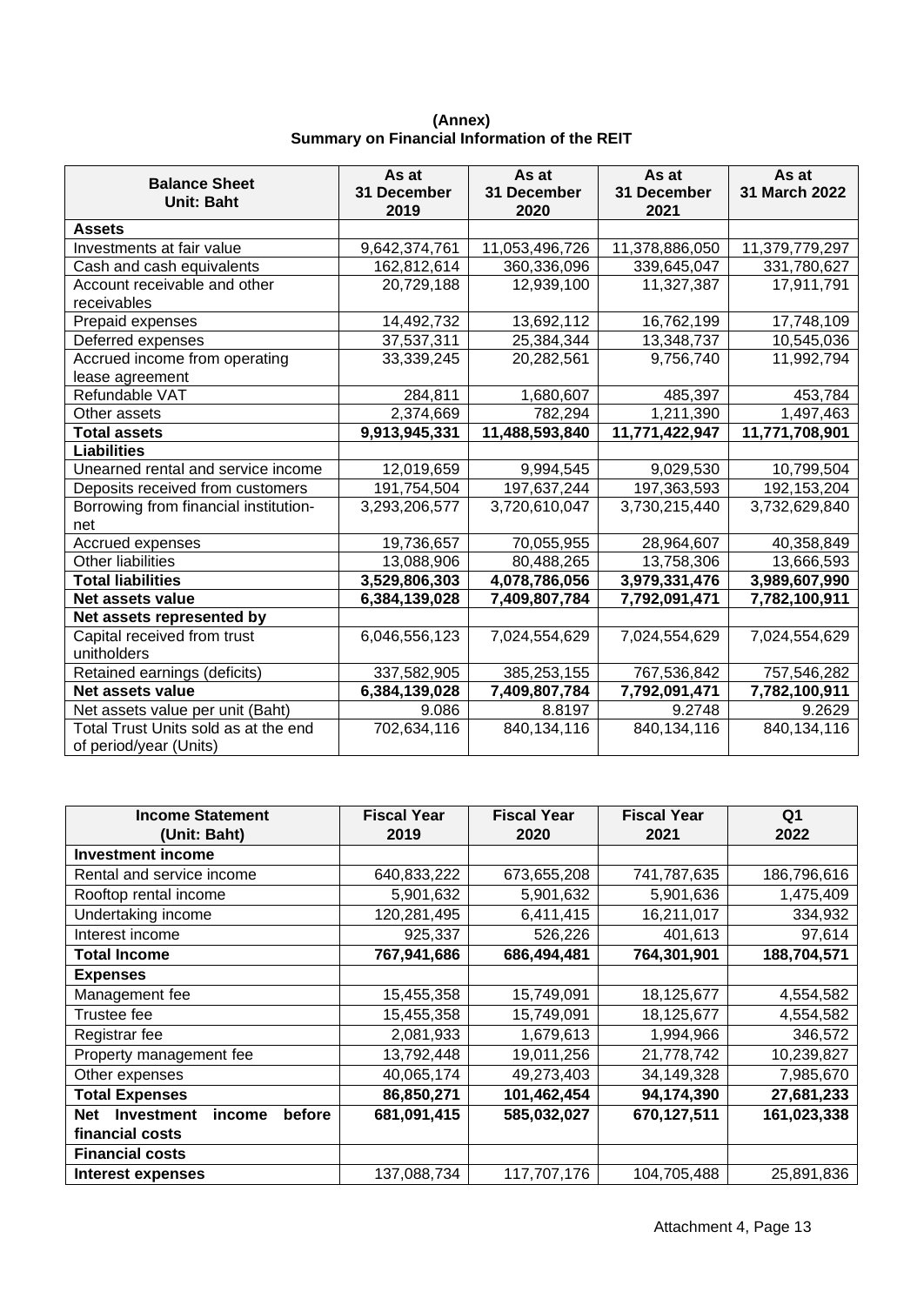| <b>Income Statement</b>                               | <b>Fiscal Year</b> | <b>Fiscal Year</b> | <b>Fiscal Year</b> | Q1          |
|-------------------------------------------------------|--------------------|--------------------|--------------------|-------------|
| (Unit: Baht)                                          | 2019               | 2020               | 2021               | 2022        |
| Net gain from sale of investments                     | 544,002,681        | 467,324,851        | 565,422,023        | 135,131,502 |
| Net profit (loss) from the sale of                    |                    |                    |                    |             |
| investment fund                                       |                    |                    |                    |             |
| Net profit from the sale of investment                | 1,826,188          | 319,826            | 442.763            |             |
| fund                                                  |                    |                    |                    |             |
| Unearned<br>profit<br>net<br>(loss)<br>from           | 210,530,994        | 141,430,231        | 326,716,363        | 893.247     |
| investment fund valuation                             |                    |                    |                    |             |
| from<br>Total<br>net<br>gain<br>loss)                 |                    |                    |                    |             |
| investments                                           | 212,357,182        | 141,750,057        | 327,159,126        | 893,247     |
| from<br>assets<br><b>Increase</b><br><b>in</b><br>net |                    |                    |                    |             |
| operations for the period                             | 756,359,863        | 609,074,908        | 892,581,149        | 136,024,749 |

| <b>Cash Flow Statement</b><br>(Unit: Baht)      | <b>Fiscal Year</b><br>2019 | <b>Fiscal Year</b><br>2020 | <b>Fiscal Year</b><br>2021 | Q1<br>2022   |
|-------------------------------------------------|----------------------------|----------------------------|----------------------------|--------------|
| Net cash generated from operating<br>activities | 704,073,541                | -547.921.534               | 576,465,454                | 161,143,972  |
| Net cash used in financing activities           | -676,815,833               | 745,445,016                | -597,156,503               | -169,008,392 |
| Net increase in cash and cash<br>equivalents    | 27,257,708                 | 197,523,482                | $-20,691,049$              | -7,864,420   |

| <b>Key Financial Ratios and</b><br><b>Additional Information</b>            | <b>Fiscal Year</b><br>2019 | <b>Fiscal Year</b><br>2020 | <b>Fiscal Year</b><br>2021 | Q <sub>1</sub><br>2022 |
|-----------------------------------------------------------------------------|----------------------------|----------------------------|----------------------------|------------------------|
| Net asset value per unit (Baht)                                             | 9.086                      | 8.8197                     | 9.2748                     | 9.2629                 |
| Increase (decrease) in net assets<br>from operations period per unit (Baht) | 1.0765                     | 0.7250                     | 1.0624                     | 0.1619                 |
| EBITDA to total assets (%)                                                  | 6.87                       | 5.09                       | 5.69                       | $5.47^{1}$             |
| Debt to total assets (%)                                                    | 33.22                      | 32.39                      | 31.69                      | 31.71                  |
| Debt to net asset value (%)                                                 | 35.60                      | 35.50                      | 33.81                      | 33.89                  |
| Interest coverage ratio (%)                                                 | 55.29                      | 55.05                      | 51.07                      | 51.27                  |

*Remark /1 calculated from annualized EBITDA.*